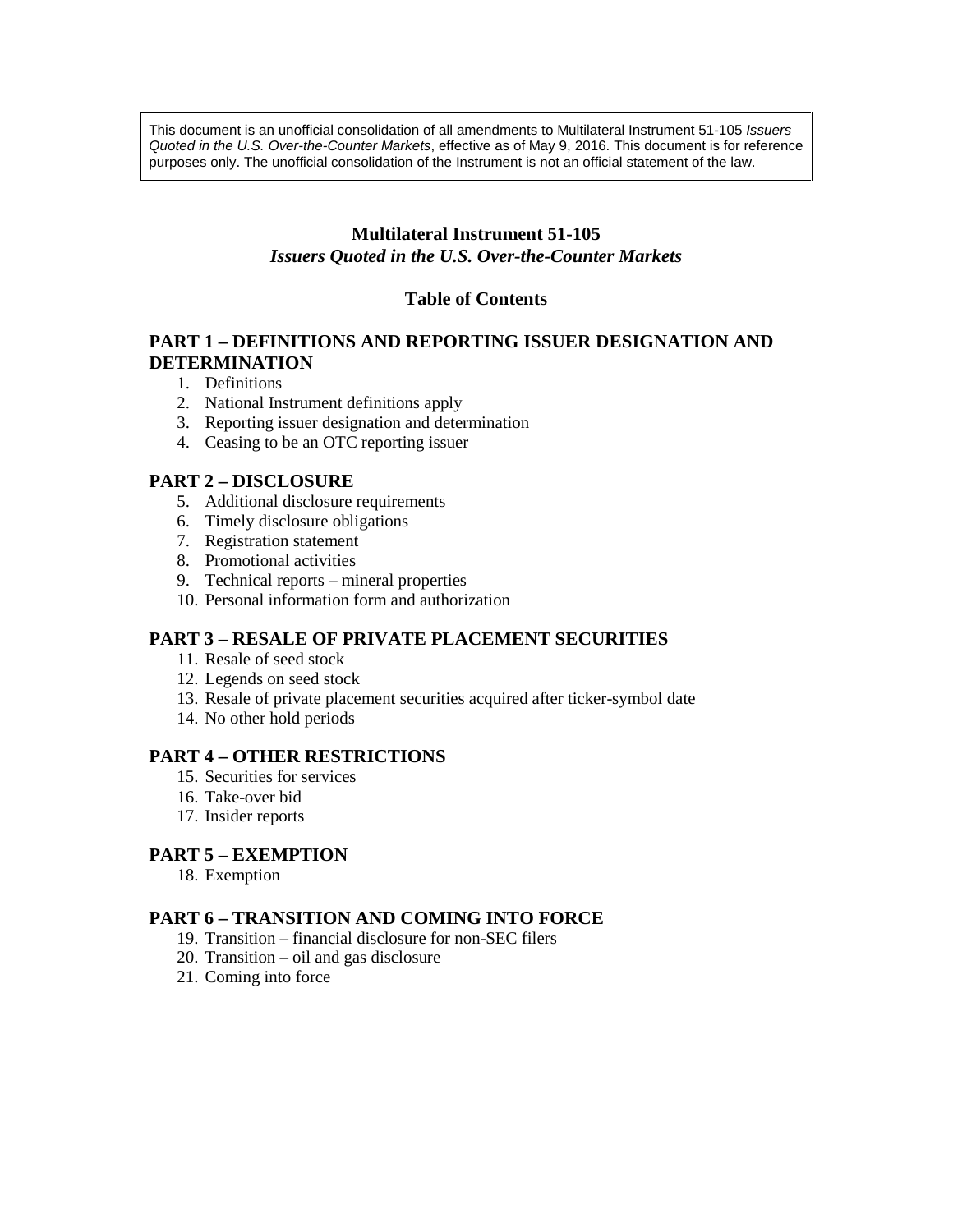# **Multilateral Instrument 51-105** *Issuers Quoted in the U.S. Over-the-Counter Markets*

# **PART 1**

# **DEFINITIONS AND REPORTING ISSUER DESIGNATION AND DETERMINATION**

# **Definitions**

**1.** In this Instrument:

**"OTC issuer"** means an issuer

- (a) that has issued a class of securities that are OTC-quoted securities, and
- (b) that has not issued any class of securities that are listed or quoted on one or more of the following:
	- (i) TSX Venture Exchange Inc.;
	- (ii) TSX Inc.;
	- (iii) Canadian National Stock Exchange;
	- (iv) Alpha Exchange Inc.;
	- (v) The New York Stock Exchange LLC;
	- (vi) NYSE Amex LLC;
	- (vii) The NASDAQ Stock Market LLC;
	- (viii) Aequitas NEO Exchange Inc.;

**"OTC-quoted securities"** means a class of securities that has been assigned a ticker symbol by the Financial Industry Regulatory Authority in the United States of America for use on any of the over-the-counter markets in the United States of America and includes a class of securities whose trades have been reported in the grey market;

**"OTC reporting issuer"** means an OTC issuer that is a reporting issuer;

**"promotional activities"** means activities or communications, by or on behalf of an issuer, that promote or could reasonably be expected to promote the purchase or sale of securities of the issuer, but does not include any of the following:

(a) the dissemination of information or preparation of records in the ordinary course of the business of the issuer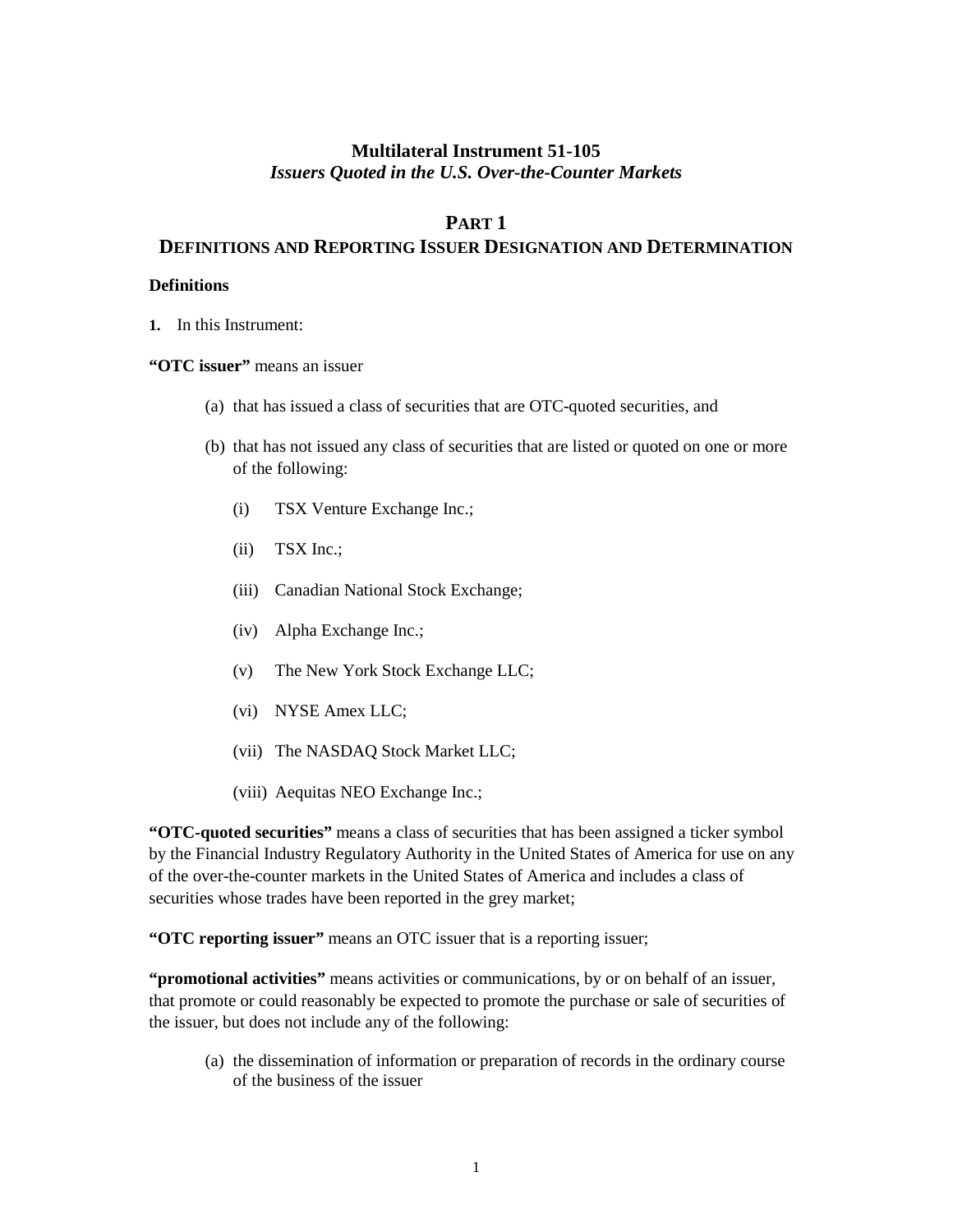- (i) to promote the sale of products or services of the issuer, or
- (ii) to raise public awareness of the issuer;
- (b) activities or communications necessary to comply with the requirements of
	- (i) the securities legislation of any jurisdiction of Canada;
	- (ii) the securities laws of any foreign jurisdiction governing the issuer;
	- (iii) any exchange or market on which the issuer's securities trade;

**"ticker-symbol date"** means the date that an OTC issuer is first assigned a ticker symbol for any class of its securities;

**"trade"**, in Québec, for the purpose of this Instrument, refers to any of the following activities:

- (a) the activities described in the definition of "dealer" in section 5 of the *Securities Act* (R.S.O., c. V-1.1), including the following activities:
	- (i) the sale or disposition of a security by onerous title, whether the terms of payment be on margin, instalment or otherwise, but does not include a transfer or the giving in guarantee of securities in connection with a debt or the purchase of a security, except as provided in paragraph (b);
	- (ii) participation as a trader in any transaction in a security through the facilities of an exchange or a quotation and trade reporting system;
	- (iii) the receipt by a registrant of an order to buy or sell a security;
- (b) a transfer or the giving in guarantee of securities of an issuer from the holdings of a control person in connection with a debt.

# **National Instrument definitions apply**

**2.** Terms used in this Instrument that are defined or interpreted in National Instrument 51-102 *Continuous Disclosure Obligations* have the same meaning in this Instrument.

### **Reporting issuer designation and determination**

- **3.** An OTC issuer is a reporting issuer under securities legislation if one or more of the following apply:
	- (a) on or after July 31, 2012, its business has been directed or administered in or from the local jurisdiction;
	- (b) on or after July 31, 2012, promotional activities have been carried on in or from the local jurisdiction;
	- (c) the ticker-symbol date is on or after July 31, 2012, and, on or before the ticker-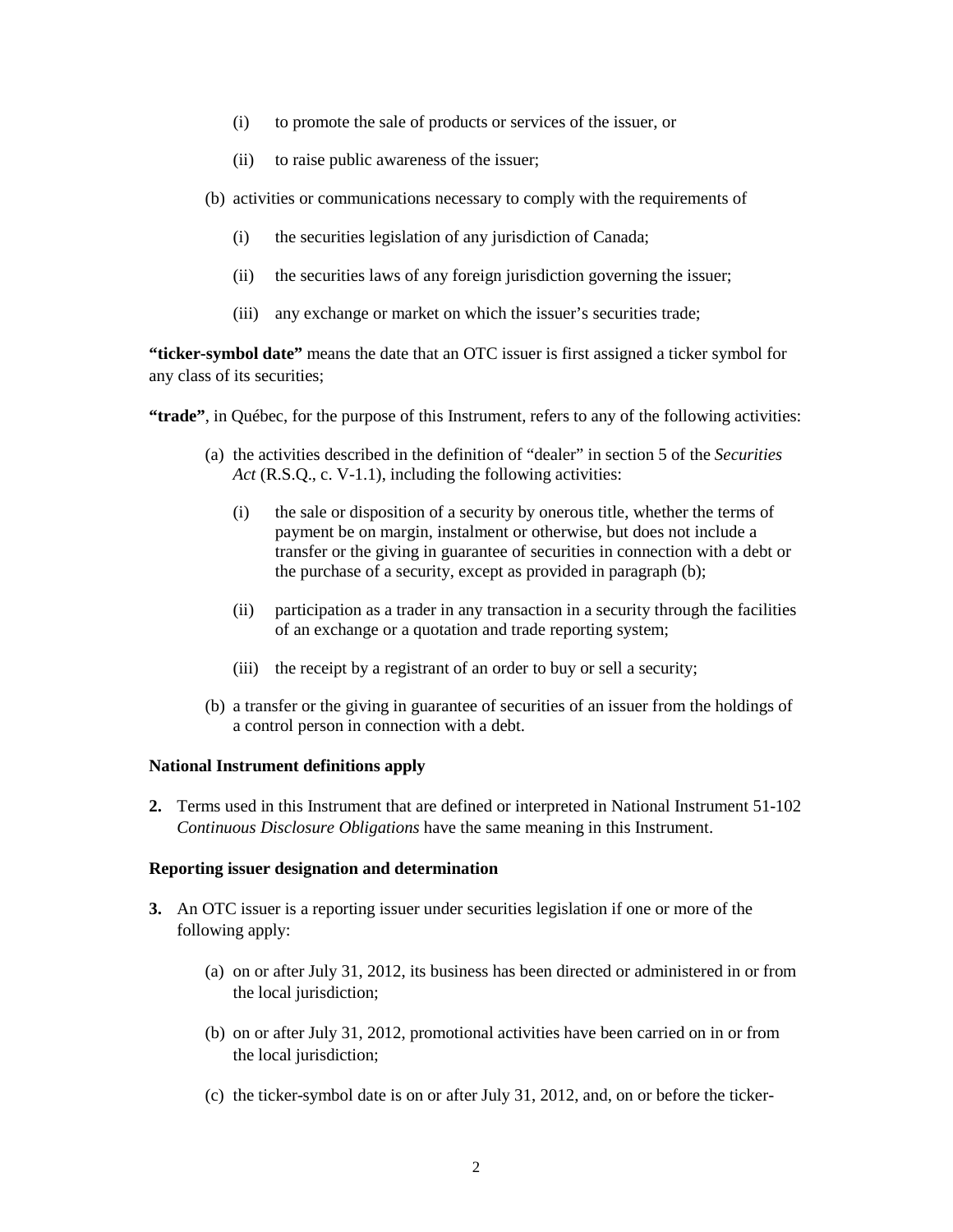symbol date, the issuer distributed a security to a person resident in the local jurisdiction and that security is of the class of securities that became the issuer's OTC-quoted securities.

#### **Ceasing to be an OTC reporting issuer**

- **4. (1)** Except in Québec, an OTC issuer ceases to be a reporting issuer under section 3 if all of the following conditions are met:
	- (a) its business is not directed or administered, and has not been directed or administered for at least one year, in or from the local jurisdiction;
	- (b) promotional activities are not carried on, and have not been carried on for at least one year, in or from the local jurisdiction;
	- (c) more than one year has passed since the ticker-symbol date;
	- (d) it has filed Form 51-105F1 *Notice – OTC Issuer Ceases to be an OTC Reporting Issuer*.
	- **(2)** Except in Québec, if an OTC reporting issuer ceases to be an OTC issuer as a result of its securities being listed or quoted on an exchange or a quotation and trade reporting system specified in the definition of "OTC issuer" in section 1, the OTC reporting issuer must file Form 51-105F4 *Notice – Issuer Ceases to be an OTC Reporting Issuer*  at least 10 days before its next required filing under securities legislation in the local jurisdiction.
	- **(3)** In Québec, an OTC reporting issuer must apply to the securities regulatory authority to have its status as an OTC reporting issuer revoked in order to cease to be a reporting issuer under section 3.

### **PART 2 DISCLOSURE**

### **Additional disclosure requirements**

- **5.** In addition to all other provisions of securities legislation that apply to a reporting issuer and its insiders, an OTC reporting issuer must comply with the provisions of the following National Instruments:
	- (a) National Instrument 13-101 *System for Electronic Document Analysis and Retrieval (SEDAR)* that apply to an electronic filer, despite section 2.1 of that Instrument;
	- (b) National Instrument 51-102 *Continuous Disclosure Obligations* that apply to a reporting issuer that is a venture issuer;
	- (c) Part 6 of National Instrument 51-102 *Continuous Disclosure Obligations* despite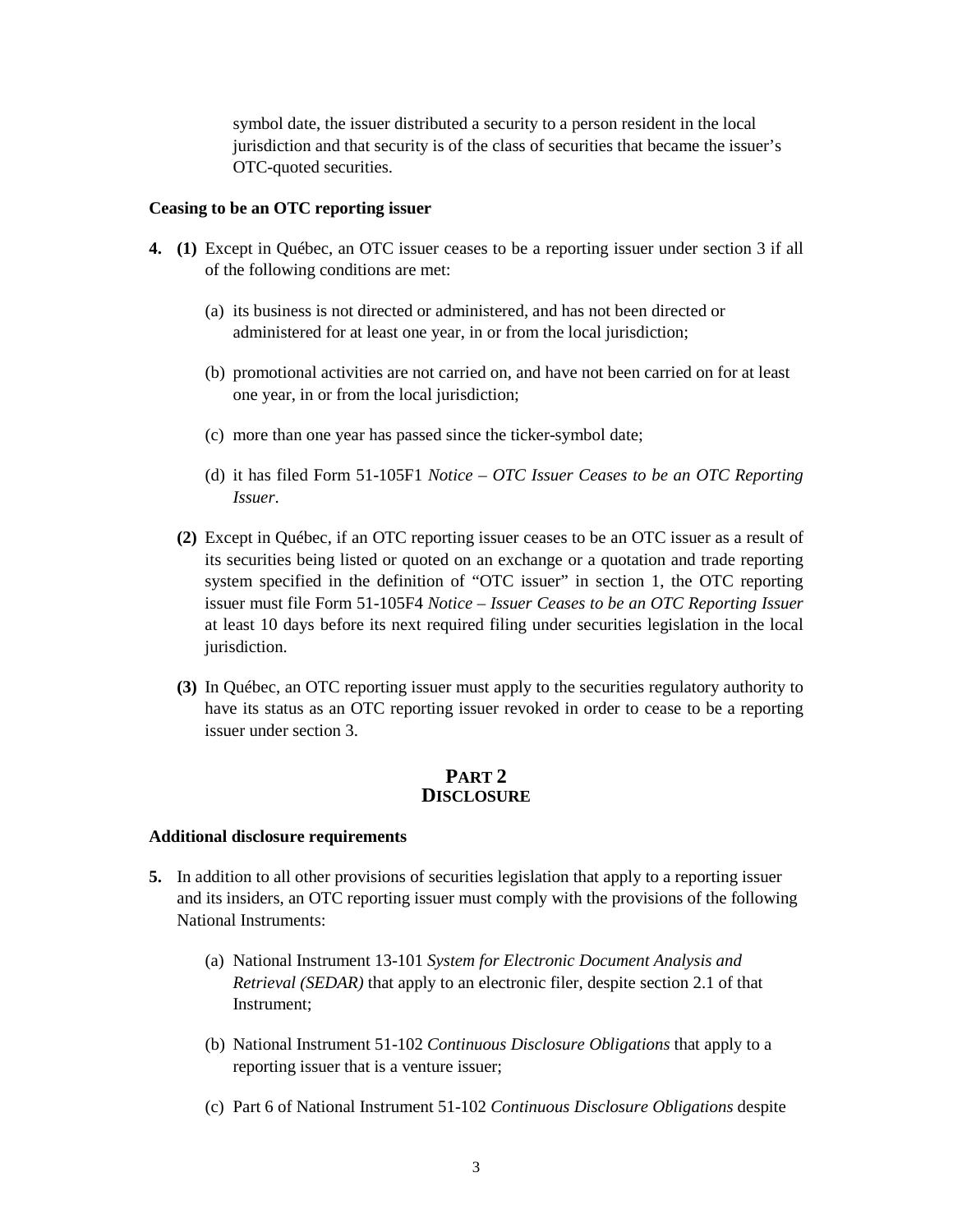section 6.1 of that Instrument;

- (d) National Instrument 52-109 *Certification of Disclosure in Issuers' Annual and Interim Filings* that apply to a reporting issuer that is a venture issuer;
- (e) National Instrument 52-110 *Audit Committees* that apply to a reporting issuer that is a venture issuer;
- (f) National Instrument 58-101 *Disclosure of Corporate Governance Practices* that apply to a reporting issuer that is a venture issuer.

### **Timely disclosure obligations**

- **6. (1)** Section 14.2 of National Instrument 71-101 *The Multijurisdictional Disclosure System*  and section 4.2 of National Instrument 71-102 *Continuous Disclosure and Other Exemptions Relating to Foreign Issuers* do not apply to an OTC reporting issuer.
	- **(2)** An OTC reporting issuer may file a copy of the Form 8-K *Current Report* that it files with the SEC to comply with its obligation in paragraph 7.1 (1) (b) of National Instrument 51-102 *Continuous Disclosure Obligations* to file Form 51-102F3 *Material Change Report*.

### **Registration statement**

- **7. (1)** If an OTC issuer becomes a reporting issuer on the ticker-symbol date, the OTC reporting issuer must file, within 5 days of the date it became a reporting issuer, a copy of the most recent registration statement it filed with the SEC.
	- **(2)** The OTC reporting issuer must file the registration statement in electronic format under section 2.2 of National Instrument 13-101 *System for Electronic Document Analysis and Retrieval (SEDAR).*

#### **Promotional activities**

- **8. (1)** If a person will carry on promotional activities under an agreement, arrangement, commitment or understanding with an OTC reporting issuer, the OTC reporting issuer must file a notice in the form of Form 51-105F2 *Notice of Promotional Activities*  naming the person and describing the activities and the relationship of the OTC reporting issuer with the person, and the particulars of their agreement, arrangement, commitment or understanding with the OTC reporting issuer.
	- **(2)** The OTC reporting issuer must file the notice under subsection (1) within one of the following dates:
		- (a) at least one day before the promotional activities commence;
		- (b) if, on the date the OTC issuer became an OTC reporting issuer, promotional activities are being carried on, within 5 days of that date.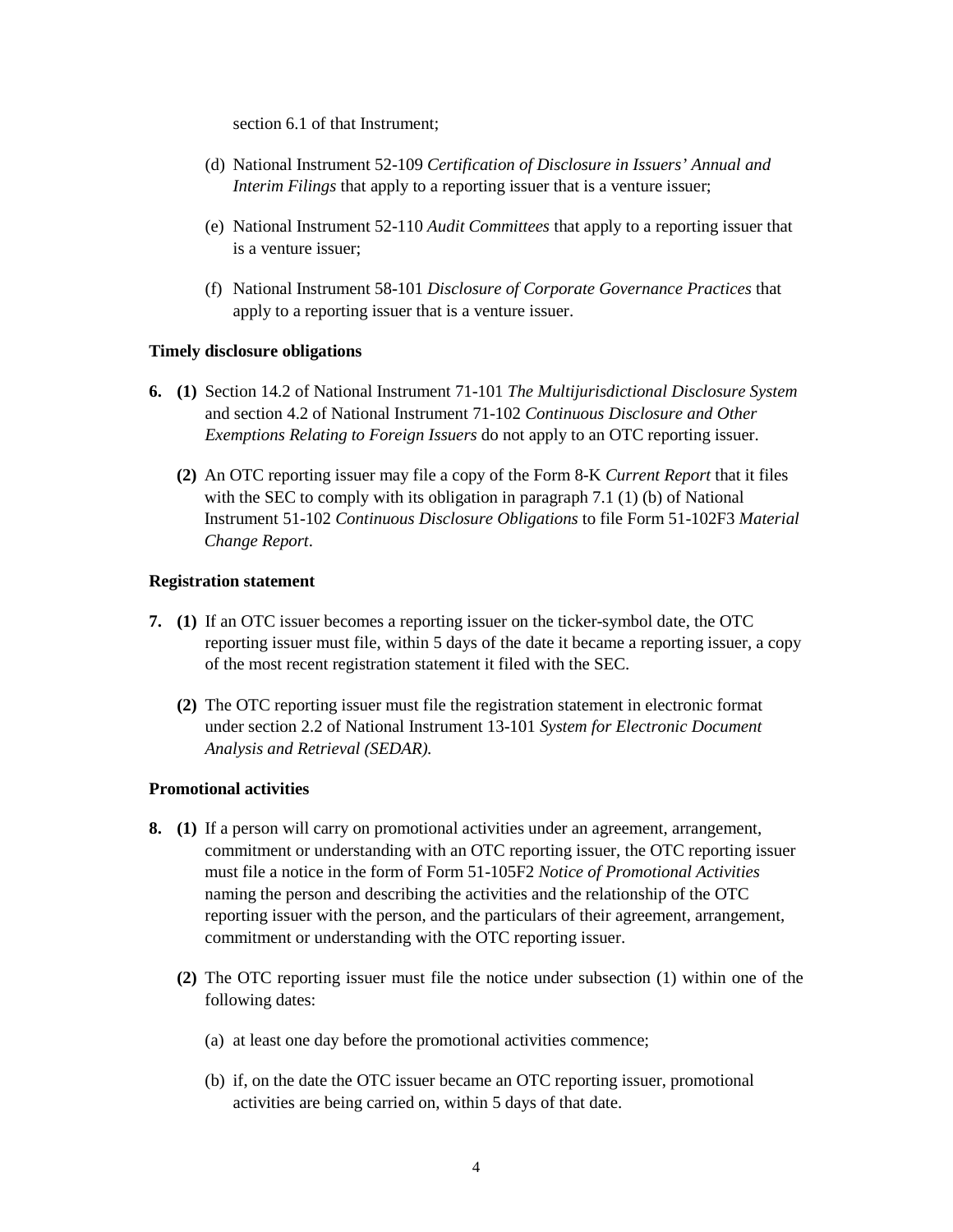**(3)** The OTC reporting issuer must file the notice in electronic format in accordance with National Instrument 13-101 *System for Electronic Document Analysis and Retrieval (SEDAR).*

## **Technical reports – mineral properties**

**9.** Section 4.1 of National Instrument 43-101 *Standards of Disclosure for Mineral Projects*  does not apply to an OTC reporting issuer.

# **Personal information form and authorization**

- **10. (1)** Each director, officer, promoter and control person of an OTC reporting issuer must deliver to the securities regulatory authorities Form 51-105F3A *Personal Information Form and Authorization of Indirect Collection, Use and Disclosure of Personal Information* or Form 51-105F3B *Personal Information Form and Authorization of Indirect Collection, Use and Disclosure of Personal Information* within 10 days of the issuer becoming an OTC reporting issuer, except for a promoter of an OTC issuer that becomes an OTC reporting issuer more than 2 years after the ticker-symbol date.
	- **(2)** Each person that becomes a director, officer, promoter or control person of an OTC reporting issuer must deliver to the securities regulatory authorities a personal information form referred to in subsection (1) within 10 days of becoming a director, officer, promoter or control person of an OTC reporting issuer.
	- **(3)** If a promoter or control person is not an individual, then each of its directors, officers and control persons must deliver a personal information form referred to in subsection (1) to the securities regulatory authorities within 10 days of the promoter or control person becoming a promoter or control person of an OTC reporting issuer.

# **PART 3 RESALE OF PRIVATE PLACEMENT SECURITIES**

### **Resale of seed stock**

- **11.** After the ticker-symbol date, a person must not trade a security of an OTC reporting issuer that the person acquired on or after July 31, 2012, and before the ticker-symbol date unless either of the following occurs:
	- (a) the trade is in connection with one or more of the following:
		- (i) a take-over bid or an issuer bid in a jurisdiction of Canada;
		- (ii) an amalgamation, merger, reorganization or arrangement that is under a statutory procedure or court order;
		- (iii) a dissolution or winding-up of the issuer that is under a statutory procedure or court order;
	- (b) all of the following conditions are met: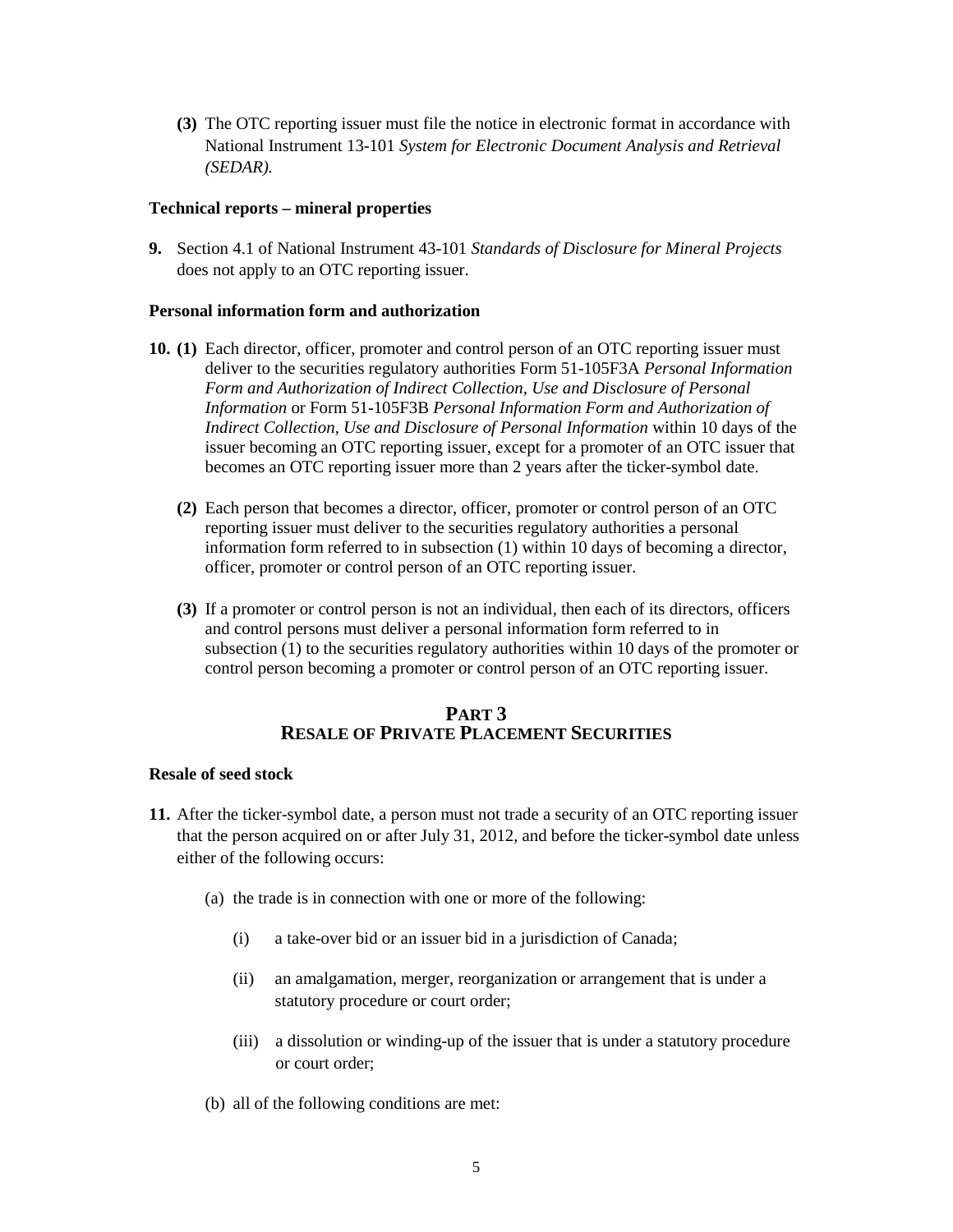- (i) the certificate representing the security carries the legend, or the ownership statement issued under a direct registration system or other electronic book entry system relating to the security bears the legend restriction notation, set out in subsection 12 (2);
- (ii) the person trades the security through an investment dealer registered in a jurisdiction of Canada from an account at that investment dealer in the name of that person;
- (iii) the investment dealer executes the trade through any of the over-the-counter markets in the United States of America.

### **Legends on seed stock**

- **12. (1)** As soon as practicable after the ticker-symbol date, an OTC reporting issuer must place
	- (a) a legend on each certificate representing a security issued before the ticker-symbol date, and
	- (b) a legend restriction notation on each ownership statement issued under a direct registration system or other electronic book entry system relating to a security issued before the ticker-symbol date.
	- **(2)** The legend and legend restriction notation must state the following

*Unless permitted under section 11 of Multilateral Instrument 51-105 Issuers Quoted in the U.S. Over-the-Counter Markets, the holder of this security must not trade the security in or from a jurisdiction of Canada unless* 

- *(a) the security holder trades the security through an investment dealer registered in a jurisdiction of Canada from an account at that dealer in the name of that security holder, and*
- *(b) the dealer executes the trade through any of the over-the-counter markets in the United States of America.*

### **Resale of private placement securities acquired after ticker-symbol date**

- **13. (1)** A person must not trade a security of an OTC reporting issuer that the person acquired under an exemption from the prospectus requirement after the ticker-symbol date unless the following conditions are satisfied:
	- (a) unless the security was acquired under a director or employee stock option, a 4-month period has passed from one of the following:
		- (i) the date the OTC reporting issuer distributed the security;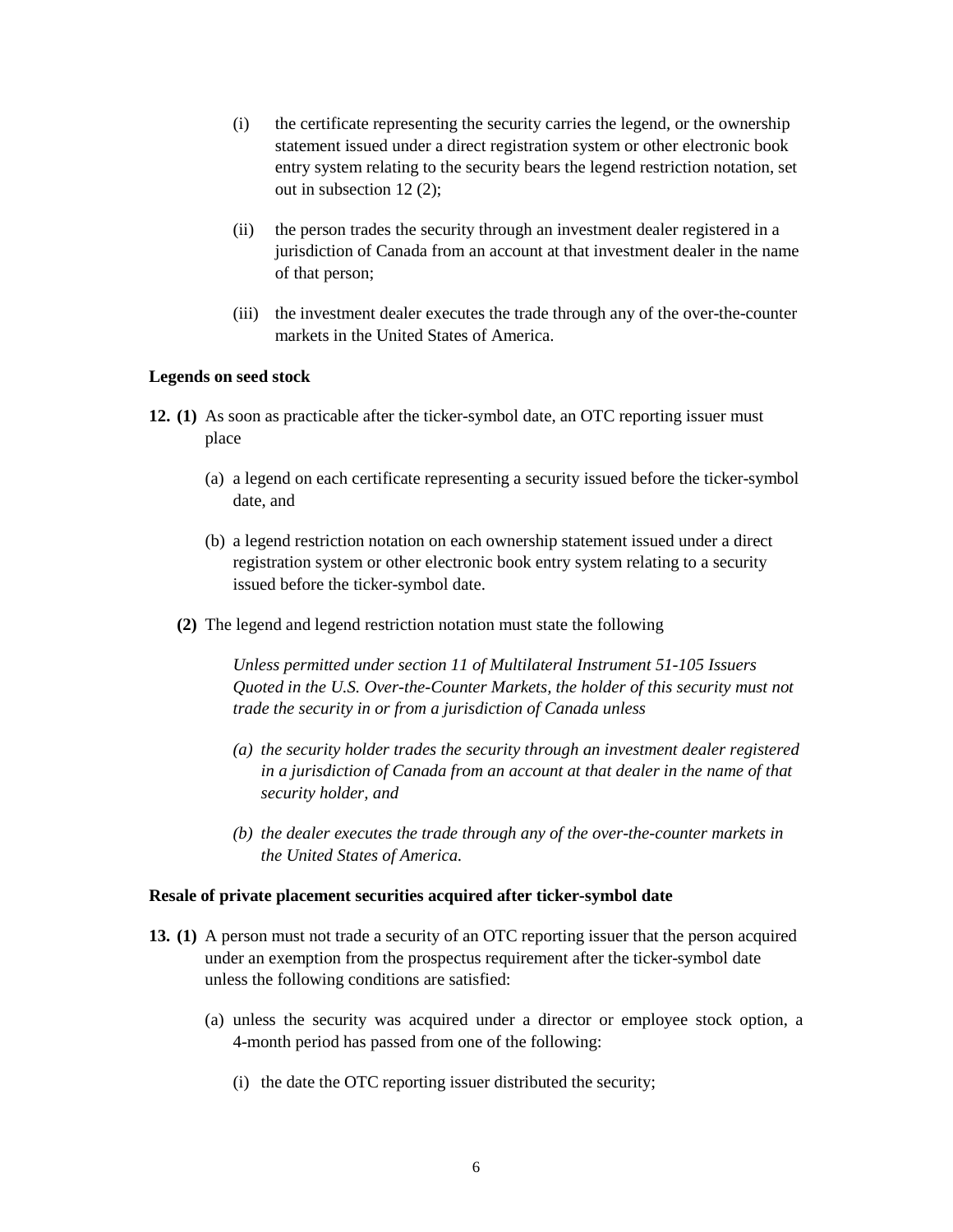- (ii) the date a control person distributed the security;
- (b) if the person trading the security is a control person of the OTC reporting issuer, the person has held the security for at least 6 months;
- (c) the number of securities the person proposes to trade, plus the number of securities of the OTC reporting issuer of the same class that the person has traded in the preceding 12-month period, does not exceed 5% of the OTC reporting issuer's outstanding securities of the same class;
- (d) the person trades the security through an investment dealer registered in a jurisdiction of Canada;
- (e) the investment dealer executes the trade through any of the over-the-counter markets in the United States of America;
- (f) there has been no unusual effort made to prepare the market or create a demand for the security;
- (g) no extraordinary commission or other consideration is paid to a person for the trade;
- (h) if the person trading the security is an insider of the OTC reporting issuer, the person reasonably believes that the OTC reporting issuer is not in default of securities legislation;
- (i) the certificate representing the security bears a legend, or the ownership statement issued under a direct registration system or other electronic book entry system relating to the security bears a legend restriction notation, stating the following:

*The holder of this security must not trade the security in or from a jurisdiction of Canada unless the conditions in section 13 of Multilateral Instrument 51- 105 Issuers Quoted in the U.S. Over-the-Counter Markets are met.*

- **(2)** Despite subsection (1), a person may trade a security of an OTC reporting issuer that the person acquired under an exemption from the prospectus requirement if the trade is in connection with one or more of the following:
	- (a) a take-over bid or an issuer bid in a jurisdiction of Canada;
	- (b) an amalgamation, merger, reorganization or arrangement that is under a statutory procedure or court order;
	- (c) a dissolution or winding-up of the issuer that is under a statutory procedure or court order.

#### **No other hold periods**

**14.** Sections 2.3, 2.4, 2.5 and 2.6 of National Instrument 45-102 *Resale of Securities* do not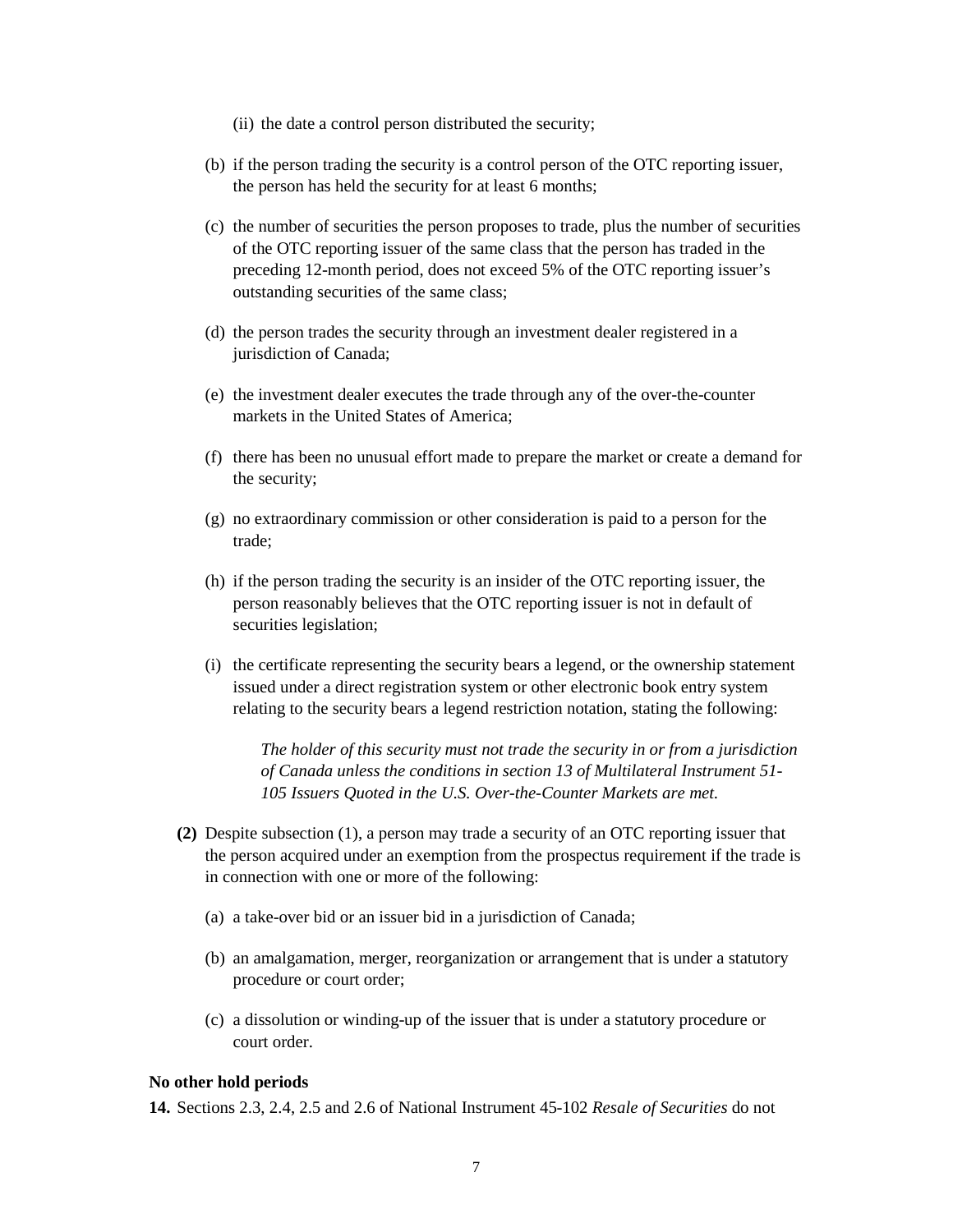apply to the first trade of a security of an OTC reporting issuer distributed under an exemption from the prospectus requirement.

# **PART 4 OTHER RESTRICTIONS**

# **Securities for services**

- **15.** An OTC reporting issuer must not distribute a security to a director, officer, or consultant of the issuer for the provision of a service unless
	- (a) the consideration for the service is commercially reasonable,
	- (b) in the case of a debt, the debt is a bona fide debt, and
	- (c) the security is distributed for a price that is at least at its current market value.

#### **Take-over bid**

**16**. Section 4.2 of National Instrument 62-104 *Take-Over Bids and Issuer Bids* does not apply to a take-over bid for an OTC reporting issuer for 2 years after the ticker-symbol date.

#### **Insider reports**

**17.** A person that is exempt or otherwise not required to file an insider report under U.S. federal securities law relating to insider reporting may not rely on the exemption from insider reporting under section 17.1 of National Instrument 71-101 *The Multijurisdictional Disclosure System* or section 4.12 of National Instrument 71-102 *Continuous Disclosure and Other Exemptions Relating to Foreign Issuers*.

# **PART 5 EXEMPTION**

#### **Exemption**

**18.** The regulator, except in Québec, or securities regulatory authority may, under the statute referred to in Appendix B of National Instrument 14-101 *Definitions* opposite the name of the local jurisdiction, grant an exemption from this Instrument.

## **PART 6 TRANSITION AND COMING INTO FORCE**

### **Transition** – **financial disclosure for non-SEC filers**

**19.** Except in British Columbia, for an OTC reporting issuer that does not have a class of securities registered under section 12 of the 1934 Act and is not required to file reports under paragraph 15 (d) of the 1934 Act, the requirements of National Instrument 51-102 *Continuous Disclosure Obligations* and National Instrument 52-109 *Certification of*